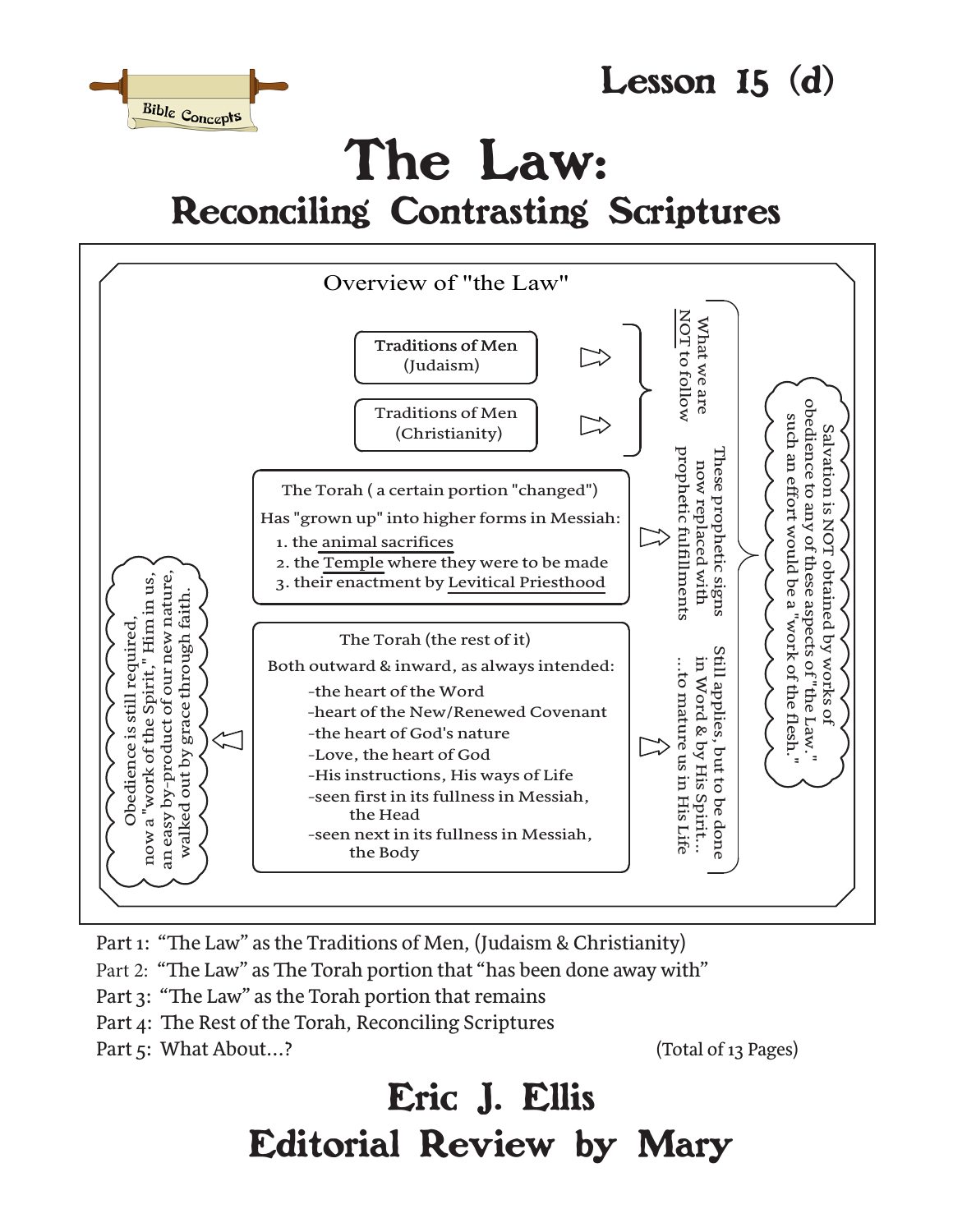#### **Notes to Readers:**

[Bracketed words] *in Scripture quotes are my comments, inserted to lend clarity. My inserts are also distinguished by being in regular typeset, rather than the standardly used italics. (Words in regular parentheses and italics) are part of the original scripture quote.*

*WORDS in all caps are capitalized by me for emphasis, with few exceptions.* 

*A common exception is that most English translations do not transliterate God's name. They typically know this is a flagrant disobedience to proclaim His name, so they point this out by substituting with: " the LORD," "ADONAI" (Hebrew for "Lord"), or "GOD".*

*Why do the translators do this? It's because they are copying this tradition from the King James Version, or they prefer to honor both Jewish & Christian traditions, or they just don't know what it is.* 

*So what is it?*

*The Hebrew word for God's name is 4-letters, Yod, Hey, Vav, Hey, which could be pronounced in a variety of ways, unless the Hebrew Vowel pointings are provided. Judaic religious tradition kept the 3-vowel pointings a secret, or they only showed the first & last ones.* 

*In recent years however,* 

*over 1,700 ancient Hebrew manuscripts have been revealed, that all show consistently that His name is pronounced as "Yahovah." Equally valid transliterations are "Yehovah," and "Y'hovah."* 

*In all cases the first vowel is a rushed sound, like the "a" in "amuse." I prefer to transliterate as "Yahovah" since his "nickname" (used 50 times in the Scriptures), is clearly "Yah," understanding that the first vowel in "Yah" is pronounced somewhat differently being like the "a" in "father."* 

*And I use "Yahshua" for "Jesus," while still including "Jesus" (in parentheses), since that is the name still most familiar to those of us who have church background.*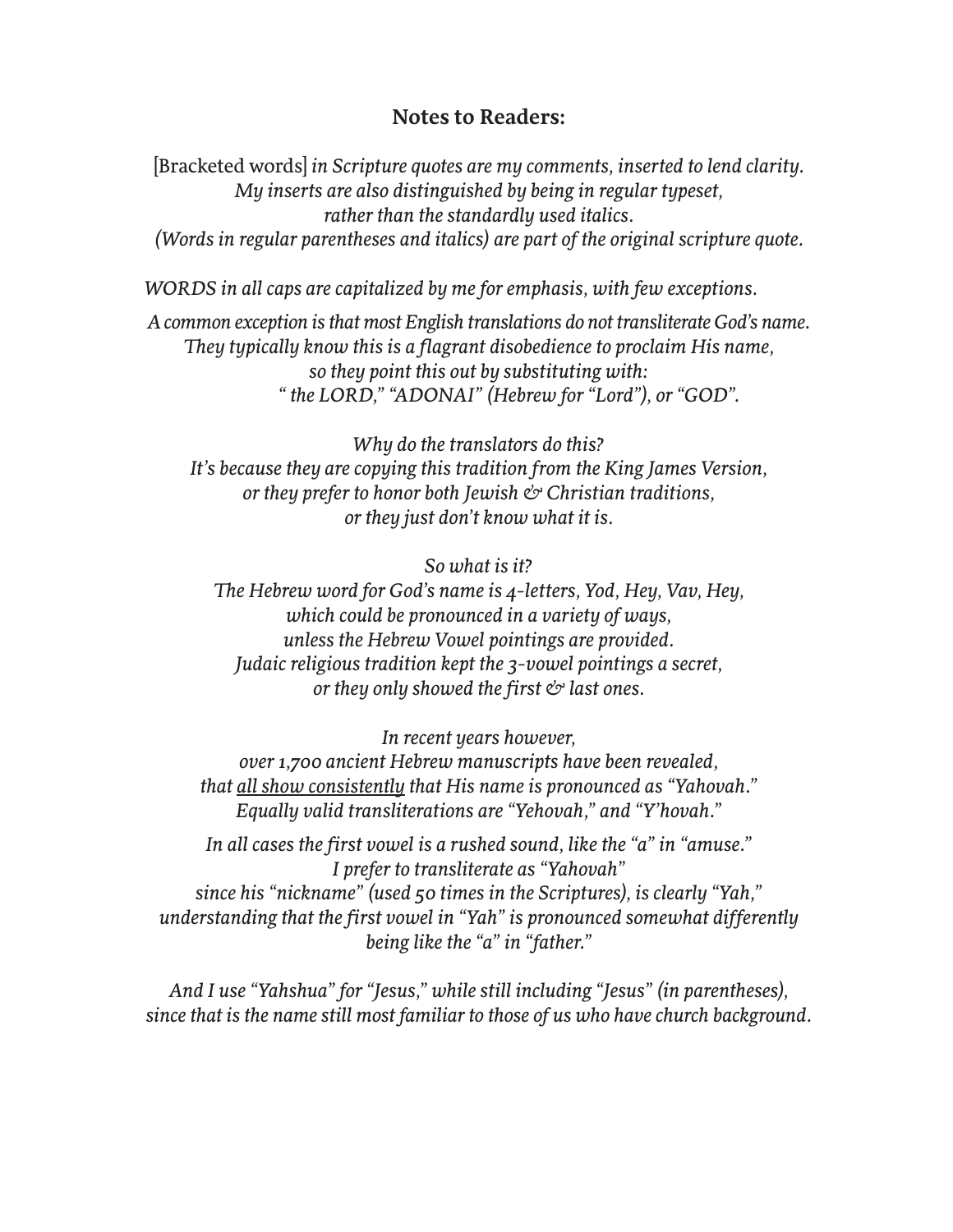#### **Overview**

Here comes the fun! This Lesson is where the lens come into focus. The previous 3-Lessons laid the foundation for understanding the various meanings of "the Law." In each case where "the Law" is used, the correct meaning can be seen by the context. Now, we can shine light on certain verses that formerly did not seem to fit with others. It is exciting to see how all of the scriptures on "the Law" fit nicely together *with no contradictions!*

## **Part 1: "The Law" as the Traditions of Men, (Judaism & Christianity)**

Let's start with the cover diagram. It fits the pieces of the puzzle all together. To refresh all three previous Lessons, we'll quickly review the 3-pieces of the puzzle, one at a time; then we'll examine the scriptures in context. We begin with the 1st part, "the traditions of men."<br>



The tribe of Judah fought tenaciously to preserve the Torah, (upon which was based the Prophets, & the Writings). Without the Jews' steadfast monumental efforts, we would have no scriptures today. Even today, a great many of the Jews (those of Judah), still practice the Torah, (**Romans 2:12-15**). Tragically, the Torah was hijacked by religious leaders who buried it in layers of traditions-of-men. This mixture is known as "Judaism." Jesus (Yahshua), did not hesitate to separate "the Law" of the traditions-of-men from "the Law" of the Torah. This infuriated the religious rulers. Why? It threatened their prestige/pride, their control, and their financial base. Judaism has kept most Jews from recognizing the Messiah of the Torah.

As for Christianity, we have embraced the Messiah, but have been trained to not pay much attention to the Torah, (**Romans 2:12-15**). In the same way some Christian religious leaders sought to stop the move of Torah-abiding Christians who were Messianic believers. The same motives were in play, to replace the Torah with religious systems to gain power, control, & money. This new organization became known as "the church-system of Christianity." To strengthen & broaden their power grasp, they zoned in on 3-things:

- 1. to unite with the corrupt political world systems (including their pagan traditions).
- 2. to widen the divide between believers and the Torah, the foundation of truth.
- 3. to destroy the Torah. Why? Because Torah focuses on God rather than on religious leaders.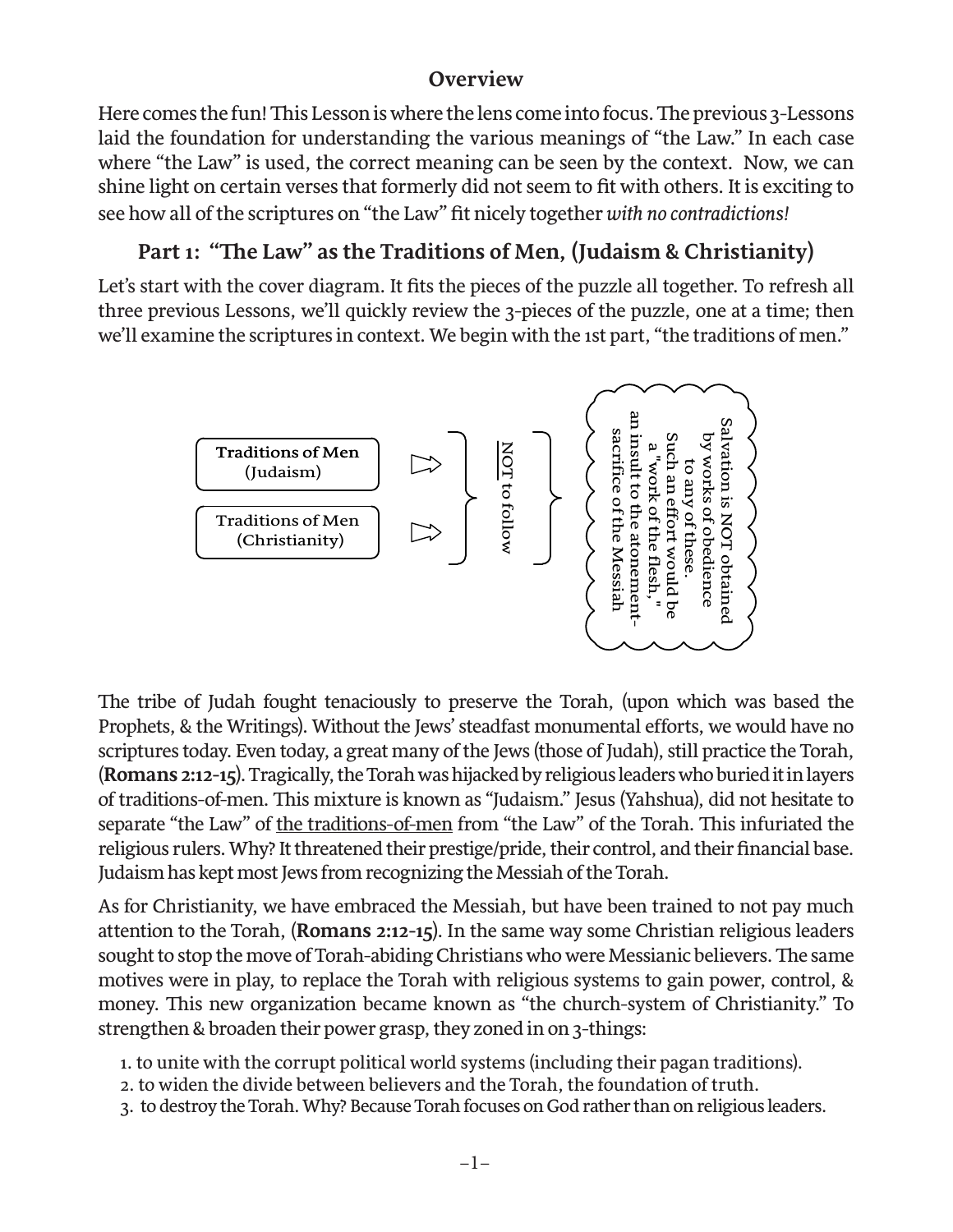#### **Part 2: The Torah-portion that has been "Done Away With"**

We are not to follow the religious traditions-of-men of Judaism or Christianity! We follow His Spirit (our shepherd), now within. He leads us into truth, by Word (Torah), & by Spirit. But now we move along to review the 2nd part of the cover summary diagram of "the Law." In doing so, we see the 3-underlined items below. These 3-items make up about half of the Torah. They were all designed to be shadows (symbols/signs), of the fulfillment to come in the Messiah. This Messiah is the "Promised Seed" that was assured to Adam & Eve, (who would deliver all mankind from the bondage of sin. The 3-items are highway signs (road maps), that pointed to the destination, (the fulfillment of the journey).

"The Law" as the Torah Portion that has been "Done Away With"



*"1. The old system <sup>1</sup> in the law of Moses* [Torah/Teachings]  *was only a shadow of the things to come,* 

 *not the reality of the good things Christ has done for us..." Hebrews 10:1 The New Living Translation*

*"23. Until faith in Christ was shown to us as the way of becoming right with God, we were guarded by the law* [Torah Teachings of the old system]*. We were kept in protective custody, so to speak, until we could put our faith in the coming Savior.*

*24. Let me put it another way.* 

*The law* [Torah Teachings of the way of becoming right with God] *was our guardian and teacher to lead us until Christ came.* 

 *So now through faith in Christ, we are made right with God.*

*25. But now that faith in Christ has come,* 

 *we no longer need the law* [of the old system] *as our guardian."* 

[...because the rest of the Torah is now within us by the Spirit as an "inner compass."] *Galatians 3:24-25 The New Living Translation*

Thrilled to arrive at our campsite, we don't want to go back to pitch our tent at the road sign that we passed in our journey to help us arrive at our destination.

1. "The old system" is the system of atonement for sins by animal sacrifices. This is referring to the 3-items of: the animal sacrifices; the Temple in which they were performed; and the Priesthood that performed them as a prophetic act of atonement. The 3-items done away with are the old system. The old system did not bring salvation. This old system was a continual necessary reminder of their sin, and the need for atonement & assurance of the promise that the Redeemer would indeed come.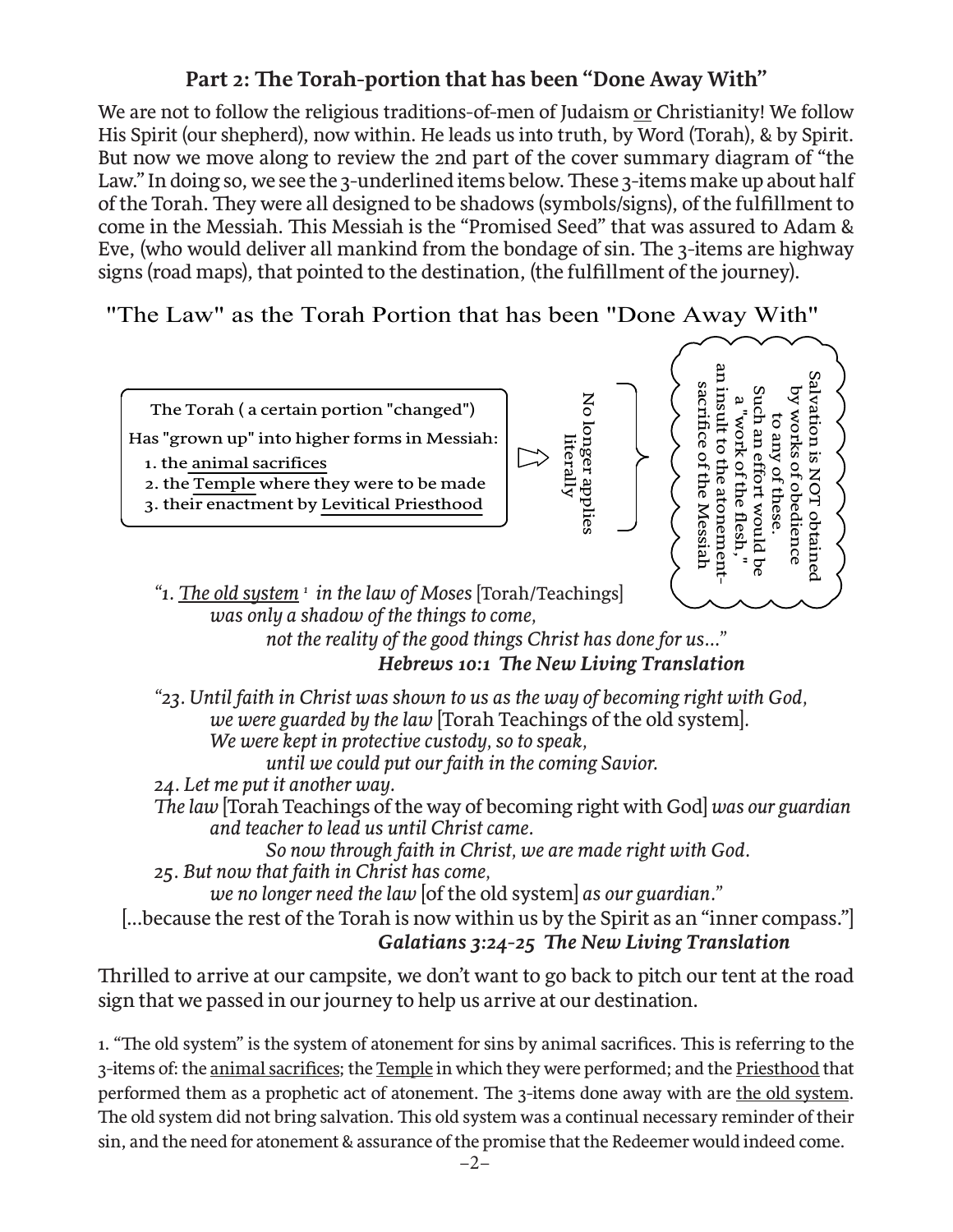Now let's examine the 3-items (of the old system part of the Torah) that were "done away with."

1. The animal sacrifices were no longer needed as "road-map-tutors" once we arrived at the destination they pointed to. <sup>2</sup> The prophetic fulfillment of animal sacrifices came in the one perfect Lamb of God sacrifice...Jesus (Yahshua), our Promised-Seed-Messiah. His atonement allowed us to finally be free of the law of sin & death once and for all! **<sup>3</sup>**

2. Once the need for perpetual animal sacrifices were done away with, then the Levitical Priesthood who performed them were no longer needed *for that task*. But weren't they still needed to teach the Torah (the ways of God), and to judge? That too changed when **we** received the 1st work of Christ & entered into the (better) Melchi-zedek Priesthood, (**Hebrews 5,6,7 & 8:5-6 & 10:1**). We then became the priests (& also kings), to judge & teach under the headship of our great High Priest-King. Now we're equipped to minister His Life to all.

3.The Temple (formerly Tabernacle), where the Levitical Priesthood performed the animal sacrifices), was also no longer needed for this purpose since the Messiah's 1st work. The Temple was also a symbol of the dwelling place of God; but that too was fulfilled once Messiah became our High Priest and we became His Spiritual Temple of living stones...His dwelling place. Technically the 3-items were literally done away with once replaced, but are still relevant to help us learn much from their patterns. All 3-items have progressed into a higher form: **<sup>4</sup>**  $\sigma$  3 Torah Items that were "done away with "done away with" with  $\sigma$ 

These prophetic patterns "went away" Replaced/fulfilled with these realities



2. These "road-map-tutors" are sometimes referred to as shadows, symbols, or types. The Tabernacle with all of its furnishings was also a pattern of better things to come (Exodus (9:9-10), as was the menorah, (Exodus 9:40 and Numbers 8:4). Indeed, the Torah/Teachings are full of hundreds of signs of Messiah. 3. His blood atonement for us was on the Passover. The blood atonement was the first of 2-key parts of the first work of the Messiah. Our atonement saved us from the *penalty of sin*; however, not from the *power of sin*. This victory of our atonement paved the way for the 2nd key part of the 1st work of Messiah. Once we were covered/ cleansed by the blood of the Lamb (1st part), then He could plant the seed of His Spirit within us , (2nd part). That gave us the ability to walk in His Spirit, which then leads to being saved from the *power of sin.* This is all seen in our Bible Lesson on the sacrifice of the 2-goats & the 2-doves. Also see Romans 8:14 & 1John 3:1.

4. The patterns of their detailed descriptions in the Torah are most insightful for explaining more of the significance of their fulfillment. The key difference is that now we have His Spirit within to guide us in the meanings of these prophetic road signs. By Word *AND* Spirit we are now enlightened & empowered to walk out the ways of God. The destruction of the Temple indicated it (along with the other 2-items that depended on it), had become a distraction that was no longer needed.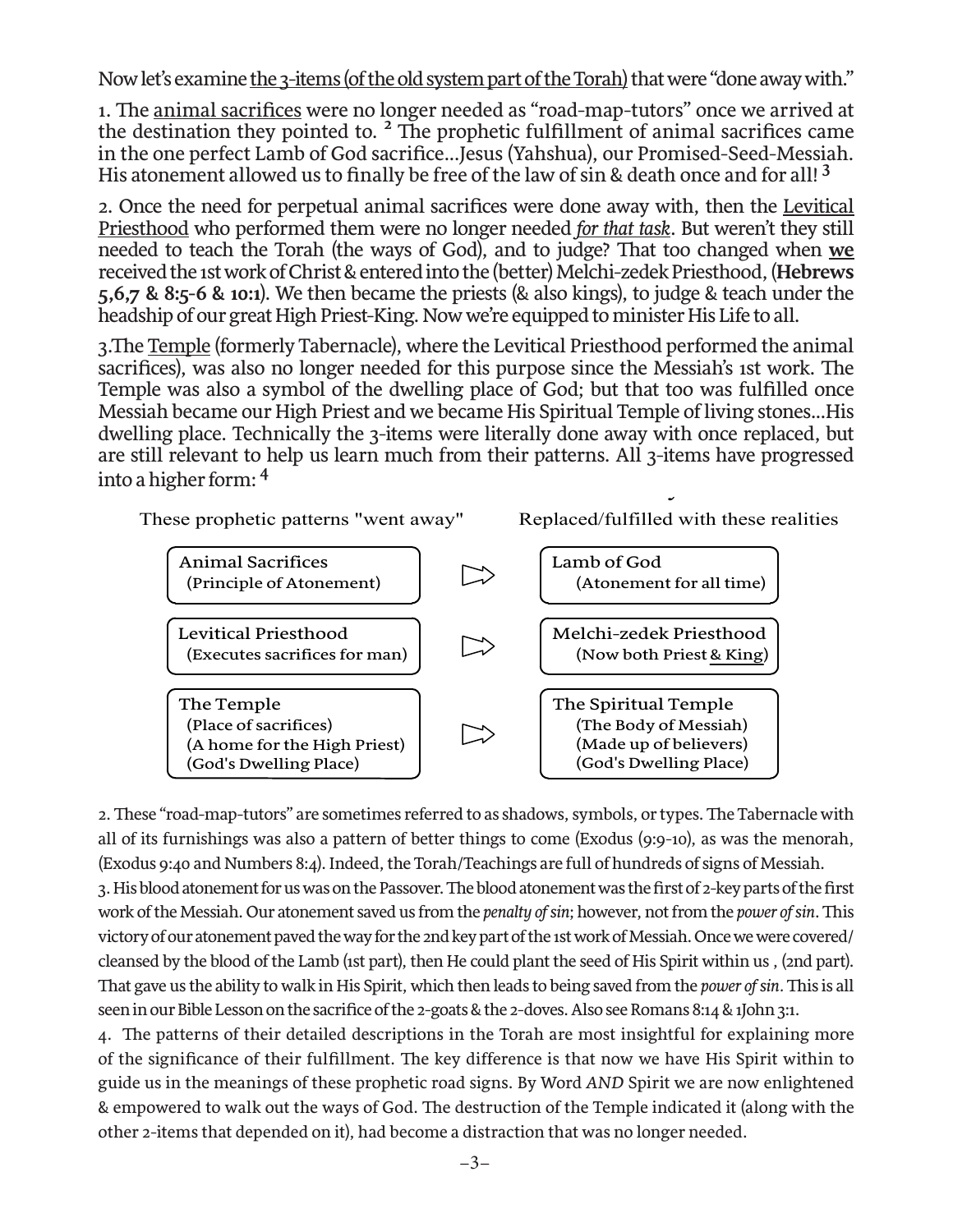#### **Part 3: "The Law as the Torah-portion that Remains**

Here's the third part <sup>5</sup> of our review of the major meanings of "the Law." The first two parts both were "negatives." This 3rd part however is *VERY POSITIVE!* To throw this vital part out with the 1st two parts would be like throwing the baby out with the this vital part out with the 1st two parts would be like throwing the baby out with the bathwater!



This is the revealing of the very character and nature of God, the works of the Spirit, the fruit of our love relationship with the Messiah!

*"7. The LAW* [Torah] *of the LORD* [Yahovah] *is perfect, reviving the soul.*

 *The decrees of the LORD* [Yahovah] *are trustworthy, making wise the simple.*

- *8. The commands of the LORD* [Yahovah] *are clear, giving insight to life.*
- *9...The LAWS of the LORD* [Yahovah] *are true; each one is fair.*
- *10. They are more desirable than gold, even the finest gold.*

 *They are sweeter than honey, even honey dripping from the comb.*

*11. They are a warning to those who hear them;*

 *there is great reward for those who obey them."*

#### *Psalm 19:7-11 The New Living Translation*

*"16. ALL Scripture* **6** *is inspired by God and is useful to teach us what is true* **<sup>7</sup>**  *and to make us realize what is wrong in our lives.* 

 *It straightens us out and teaches us to do what is right.*

*17. It is God's way of preparing us in every way,* 

 *fully equipped for every good thing God wants us to do.*

 *2Timothy 3:16* [referencing the above Torah passage] *The New Living Translation*

5. From the cover diagram summary of "the Law."

6. This includes the Torah, the Prophets, the 1st Writings, and the 2nd Writings, (New/Renewed Covenant, most of which had been written down when Timothy penned this in 67 A.D.).

7. We can gather many truths even from studying the shadows of animal sacrifices, Levite Priesthood, and the Tabernacle & Temple in the Tanak, (Torah , including the Prophets & the Writings).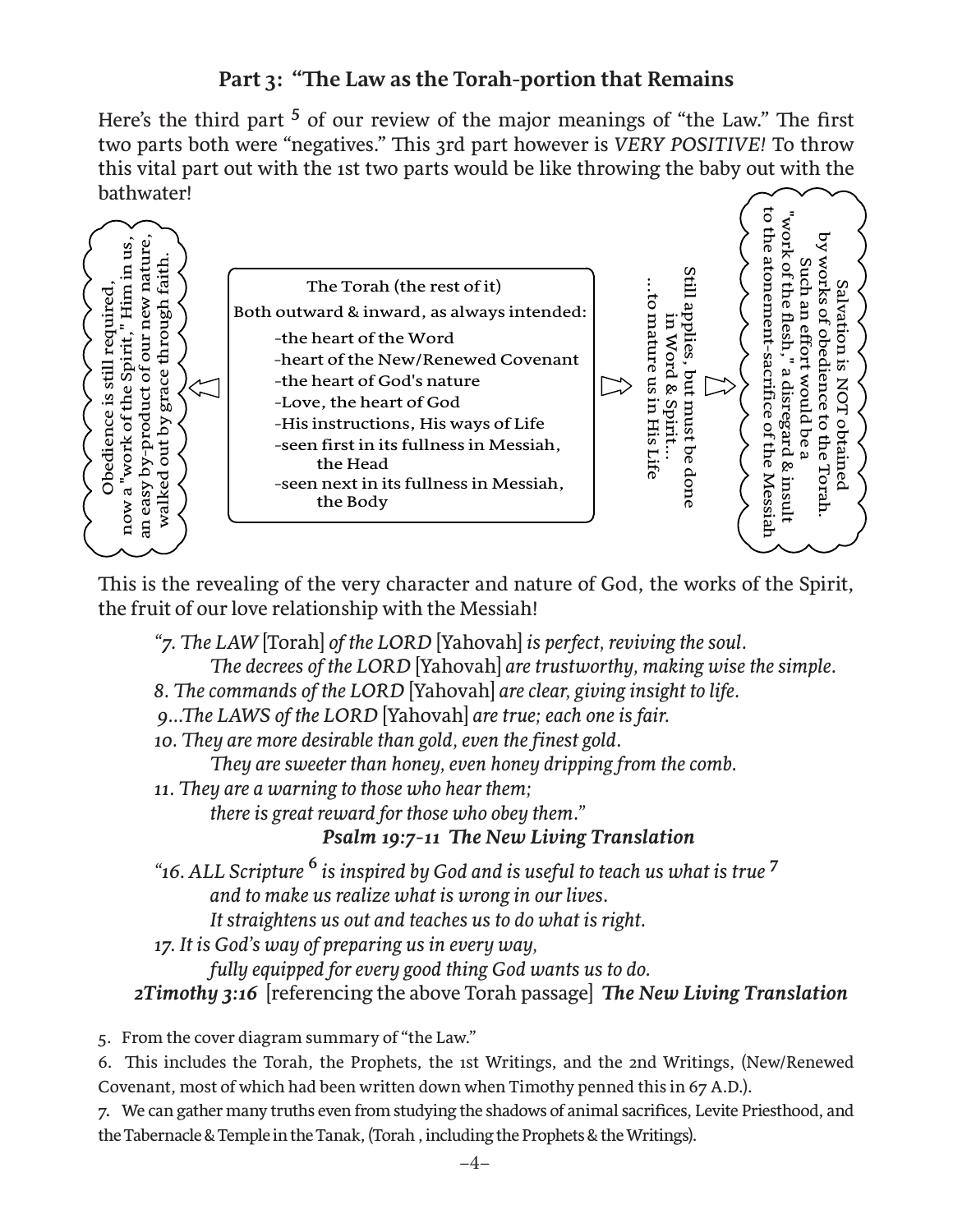All of the Scriptures are full of praise of "the Law." Psalm 119 is the longest chapter in the Bible. It has 22 stanzas, one for each letter of the Hebrew alphabet. Every stanza speaks of "the Law" in wonderful ways. There are also many, many dozens of others that echo the life of "the Law." In the 2nd writings **<sup>8</sup>** we find lots too. Here is just a sample:



8. More commonly thought of as "The New Testament," or "The New/Renewed Covenant."

–5– 9. Can be equally translated as "Torah" or "Teachings" of God, as seen in "The One New Man Bible," "The Complete Jewish Study Bible," & likely several others; as is commonly done for the word, "Law." We note that in the Greek there are two words that can be used for "law." They are Strong's 3551 and Strong's 1785 (which is usually translated as "commandments," and twice as "precepts." Both mean "the direction to go in life," (New Testament Greek to Hebrew Dictionary by Jeff Benner). Here in 1John, we have Strong's 458, which is used when referring to those who go in the wrong direction, the wicked, the lawless, as seen here. Context, makes clear when "the Law" is referencing for or against the Torah.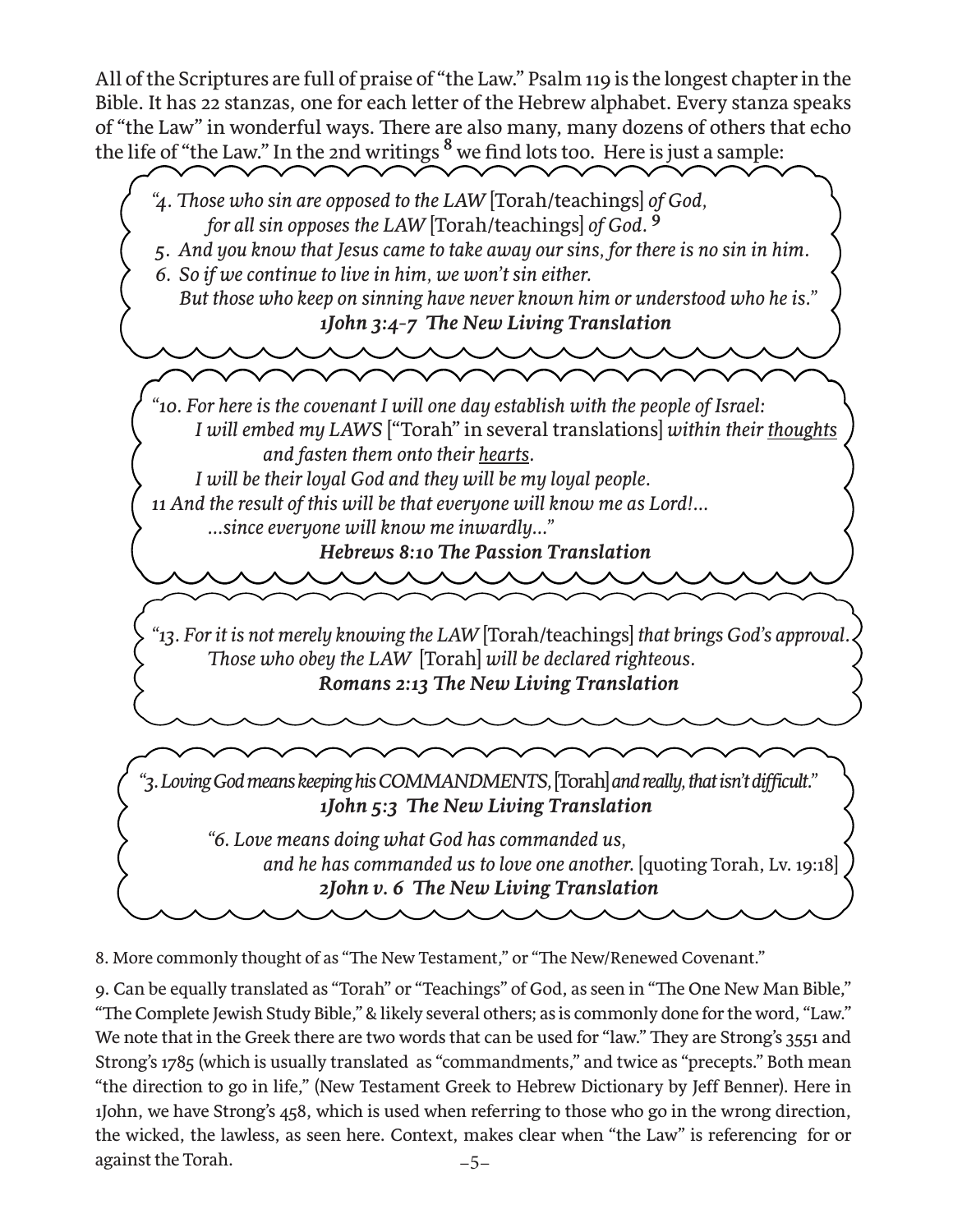



It is obvious from these verses (and a great many more), that the whole Torah did not go away, (only the 3-items of it that were presented in Part 2). The Torah is still to have a vital part in our lives today. Knowing that from the Word, then there are still some verses that don't seem to fit. We'll address those in Part 4 to see where the harmony lies.

Meanwhile, we see that the Torah (God's Ways/Instructions in Righteousness), will be taught to the nations! The Torah is the standard of righteousness (what is right & what is wrong), by which God's Overcomers will rule unyieldingly with a rod of iron in His authority; by which evil oppression will be smashed, (no longer hidden in mixture). The USA & Israel are the only nations established upon a Torah-covenant with God. These two nations will be the first to be seen as submitted to His Kingdom (**Rev 11:15 & Daniel 2:44**). This submission will be transformational for the USA. The Supreme Court will all be people of His Tree. The President & his Cabinet will all be anointed with His set-apart Spirit. The Lawgivers will be applying the standard of the Torah to various situations. The Torah is God's instructions for how man is to walk in order to not be robbed of the fullness of the goodness of life in the land of the living! We've been witnessing this establishing of His Kingdom upon the earth through governments dramatically since 2017. **<sup>11</sup>**

10. This is the stone mountain kingdom presented in Lesson 13 that's been growing since 2017. 11. In 2017, President Donald Trump began to move the US Embassy to Jerusalem, declaring it was Israel's capital. This coincided with the beginning of a new Jubilee cycle and a new age. Israel would no longer be trodden down by the other nations, (Luke 21:24). The "Age of the Gentiles" was over! We'll see this Jubilee cycle complete the transfer of power to the righteous, and the clean up of the corrupt mess. It is so exciting to have lived to see this glorious day! This is no revival or reprieve, it is the start of a whole new age, the Age of the Son! Don't just watch the progression, but be an active part of it!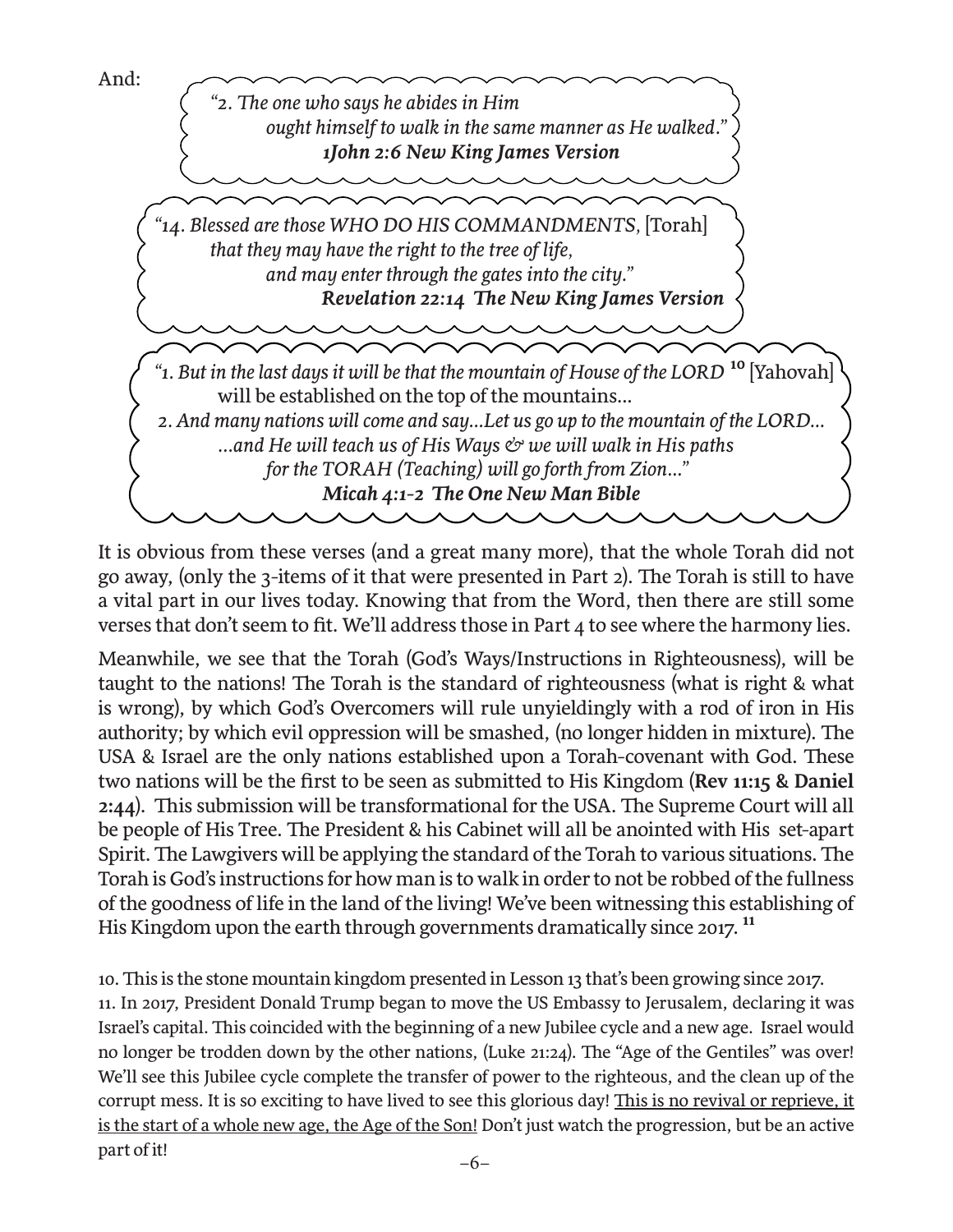## **Part 4: The Rest of the Torah, Reconciling Scriptures**

By now, many readers are screaming questions like, "What about this verse and that verse?" I've had the same questions, and sought to see how they all fit together. So, I'll present the ones that seemed to me to be most in conflict with our Part 3. One thing we do know; we can't "throw some scriptures under the bus" because they don't seem to fit. They are *ALL* important, and it's not likely that they are *ALL* mistranslations! As truthseekers, we just know there's more to see, and so we seek more light on the matter.

We'll start with this one:

 *"21. For no one can ever be made right in God's sight by doing what his LAW commands... 22. We are made right in God's sight when we trust in Jesus Christ to take away our sins." Romans 3:21-22 The New Living Translation*

Yes! That is what we pointed out on the cover diagram. There is no remedy for sin apart from the blood atonement of the Lamb of God. This point is made even clearer later in the same chapter:

 *"28. So we are made right with God through faith and not by obeying the LAW." 30. There is only one God, and there is only one way of being accepted by him. He makes people right with himself only by faith, whether they are Jews or Gentiles." Romans 3:28 + v.30 The New Living Translation*

But the chapter with this subject does not end there. Paul goes on to point out the importance of the Torah portion that remains. It is as if he is concerned that a reader might take his words out of context and then erroneously think that "the Law" (Torah), can now be ignored.

 *"31. Well then, if we emphasize faith, does this mean that we can forget about the LAW? Of course not!* 

> *In fact, only when we have faith do we truly fulfill "the LAW,"* (Torah)*. Romans 3:31 The New Living Translation*

So what we have in context is that fulfilling "the Law" (Torah/Teachings), should be a by-product of our salvation by faith in our Redeemer. The only way to walk in the ways of God as shown in His Word (Torah instructions/teachings), is by His Spirit within us. We cannot walk by the Spirit unless we have first received the blood atonement of the Lamb of God, Yahshua, (Jesus), and then go on to receive His Spirit within. It is the two parts of the *1st work* of Messiah, our Head. His mission was incomplete until He had sent His Spirit on Pentecost (Shavuot), into His believers. The whole point of His coming was to establish His Body upon the earth, a New/Renewed Covenant people who had His Law (Torah), written on their hearts & in their minds, (the *2nd work*), happening now!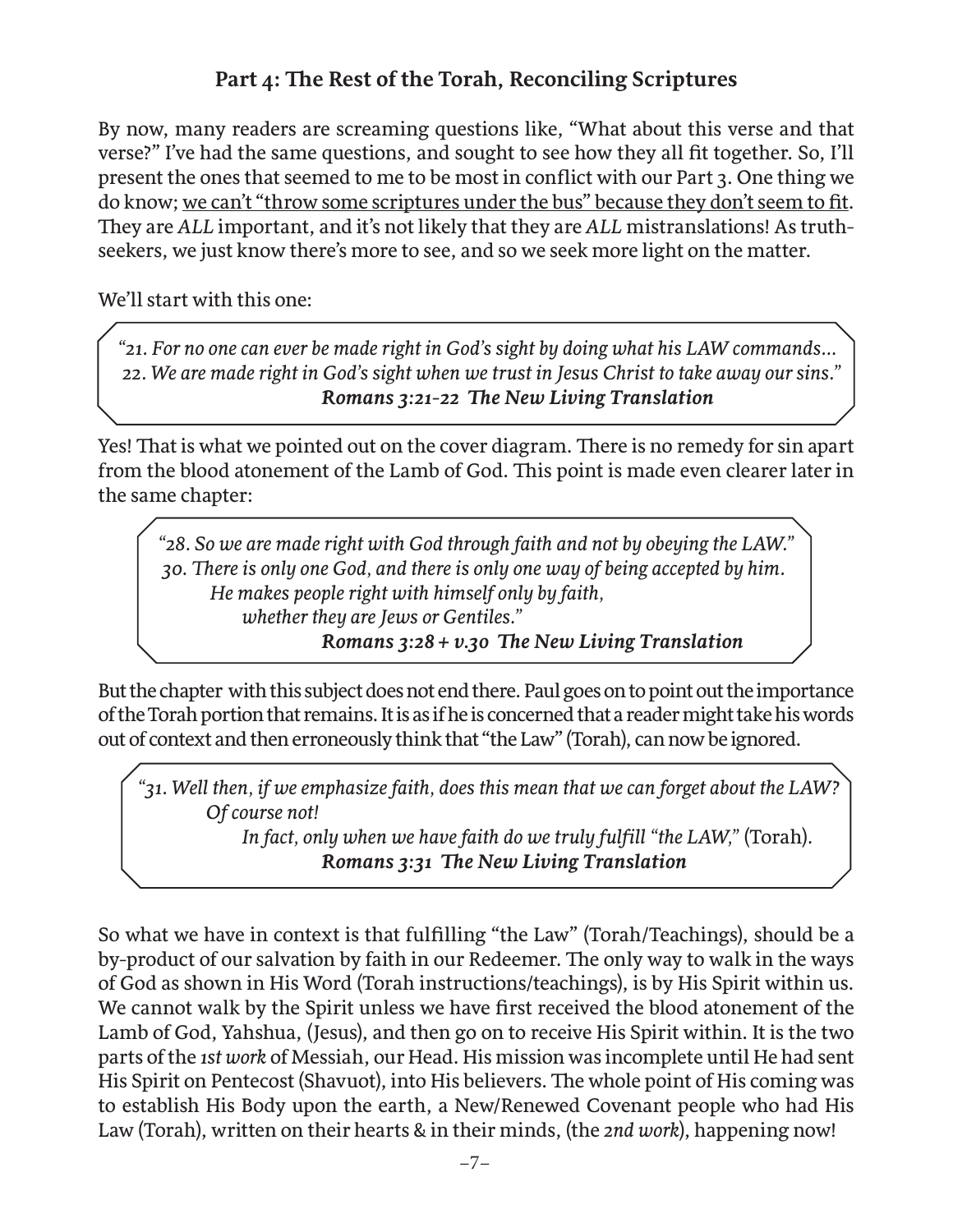Here's another verse often used out of context:

 *"10. And the person who keeps all of the LAWS except one is as guilty as the person who has broken all of God's LAWS." James 2:10 The New Living Translation*

This has sometimes been used to declare that it's impossible to keep "the Law" (Torah). The implication is then, "don't bother to try." Other scriptures are then also taken out of context to justify this stance, such as "All have sinned and come short of the glory of God," **<sup>12</sup>** Yes, that verse is true, but it is to point us to the solution, the blood atonement & infilling of His Spirit so that we can walk in His ways as laid out in His Word (Torah).

We are reconciled to God (saved *from the penalty of sin*), by His blood atonement. We are saved (*from the power of sin*), by His overcoming life (within us). **13** It is His Spirit Life within us that changes our nature as we walk in & by His Spirit. We then have our natural minds replaced with the mind of the Messiah. We then have our stony self-centered hearts replaced with soft hearts of His Love. We have His Torah (ways/teachings/ instructions), written on our hearts & in our minds, (as taught in **Deut 6:4-7, 14** the greatest commandment, which Yahshua/Jesus quoted along with **Leviticus 19:18** for the next one).

So James goes on to say this in the same chapter:

*"12. So whenever you speak, or whatever you do, remember that you will be judged by the law of love, the law that set you free. 13. For there will be no mercy for you if you have not been merciful to others. But if you have been merciful, then God's mercy toward you will win out over his judgment against you." James 2:12 The New Living Translation*

James is making it plain that our words & actions are to reflect that His Torah (ways), are indeed written in our hearts & on our minds. He further emphasizes this by going on to say several times that "faith without works is dead and useless." In other words, of what benefit is the blood atonement to us, if we then don't receive His Spirit so that our hands can be cleansed from deeds of the old nature, and our hearts made pure by His new nature within us? Even the devils believe in God. **<sup>15</sup>**Our actions display whether or not we are walking by faith in the Messiah, in His Spirit, His Ways, His nature. Being "Torah-compliant" (not in our strength, but by His Spirit), changing us into His nature, is vitally important. It is not how we get saved; it is evidence that we are growing in Him.

12. Romans 3:23.

13. Romans 5:10.

14. Still quoted daily or weekly by Jews and some "Messianics" (Jews who have accepted Yahshua), and Hebrew-Roots people. It is called "the Shema," Hebrew for "Hear & Obey!"

15. James 2:19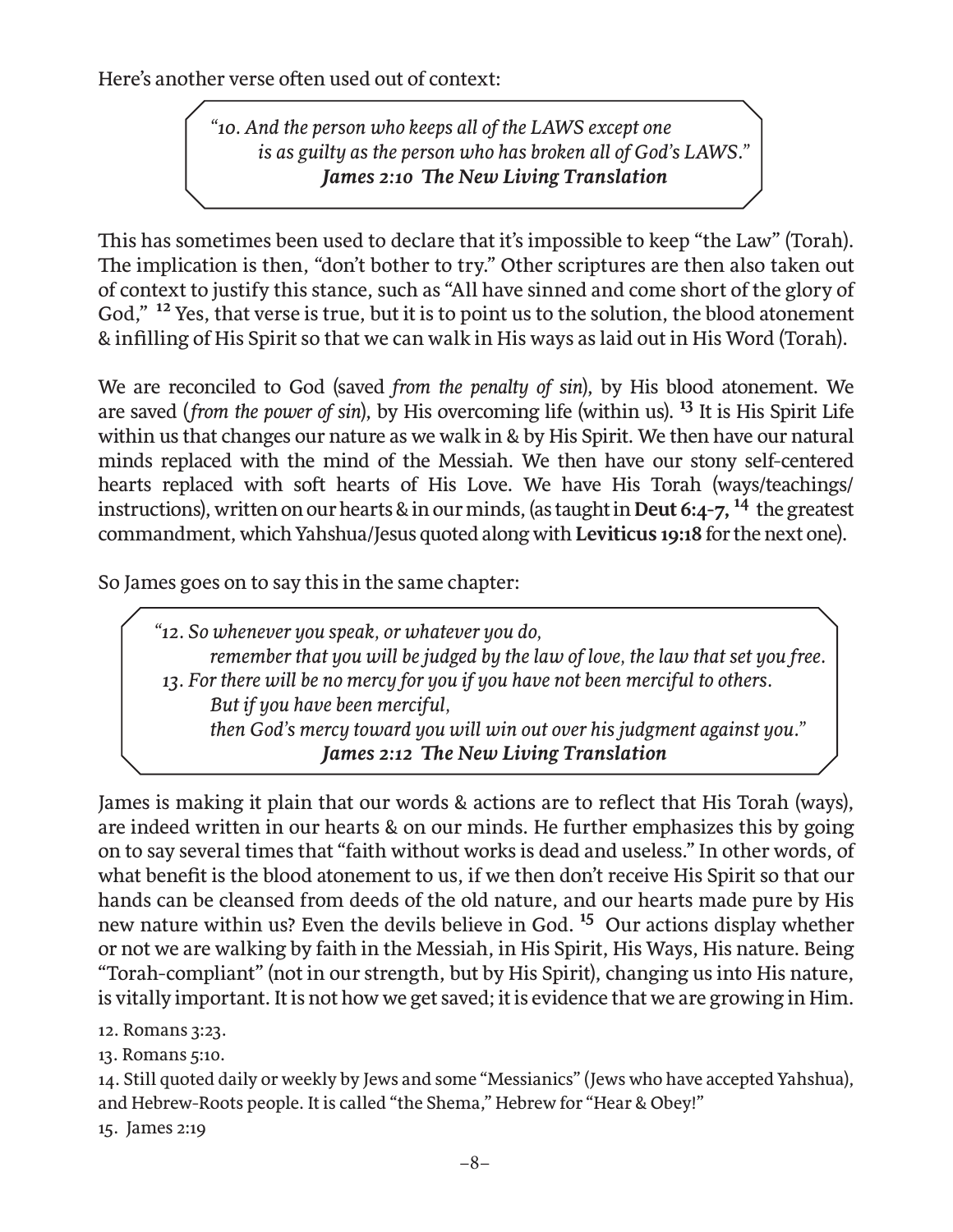Galatians is a whole book that is used extensively to say that "the Law" (Torah/instructions), has been "done away with." Many verses in it are taken out of context. Here's one of them:

> "*1. So Christ has really set us free. Now make sure that you stay free, and don't get tied up again in slavery to the law." Galatians 5:1 The New Living Translation*

Like the book of James, Galatians points out that we don't gain favor with God by trying to obey the Torah or any of our works. We can only gain His favor through faith in His Son, Yahshua, (Jesus). Galatians is one of several places that emphasizes that "the just are saved by faith," **<sup>16</sup>**a concept from the Torah.

An allegory of 2-women, 2-sons, 2-mountains, 2-covenants is given in Galatians 3. One is "earthly" while the other is "spiritual." (This theme is repeated in **Hebrews 12:18- 29**). One is the attempt to establish His favor by the works of our nature, which proves that we are still slaves to it. To stay focused on obeying "the Law" (Torah), and not on our relationship with our Messiah shows we have it backwards. The inheritance of His life can only come through Him. Yet, as we grow into His nature, and approach the fullness (maturity), of His Life, then we come into "Torah-compliance" as a by-product of who we are. After all, the Torah is an expression of His nature.

Now, what about this one, especially when the verse is used in conjunction with the next?

*"56. For sin is the sting that results in death, and the LAW gives sin its power. 1Corinthians 15:56 The New Living Translation*

*"2. For the power of the life-giving Spirit has freed you through Christ Jesus from the power of sin that leads to death. 3. The LAW of Moses (Torah) could not save us, because of our sinful nature." Romans 8:2-3 The New Living Translation*

At first read it would imply that "the Law" is "bad." First, we see from **1John 3:4** that sin is lawlessness, being without Torah. This verse means that lawlessness only gets recognized as such when the standard of "the Law," (Torah) shines in contrast. Chapter 8 of Romans goes on to further show the polarity of the 2-natures, one controlled by our fallen flesh (nature) and the other by His Spirit (nature). The 1st work of Yahshua (Jesus), makes it possible to walk in His excellence, the fullness of the Torah.

16. This phrase is used also in Romans 3:28 & Hebrews 10:38, all of which are quoting from the Torah; Habakkuk 2:4, as clarifying the principle brought forth in Deuteronomy 32:20. Yet even early on in Genesis, we see from Hebrews 11:4 Abel was justified by his faith in the coming Promised-Seed/ Messiah. This is true of all the other Torah saints mentioned in Hebrews 11. We see from this that the principle of how to gain favor with God was given as early as Adam & Eve when they were covered by animal skins that God provided. These heroes of faith in Hebrews 11 were justified by faith in their coming Redeemer, (Job 19:25 & Isaiah 26:19). This was before Yahshua (Jesus), had offered himself as our Passover Lamb so that we could then receive and walk & live in & by His Spirit.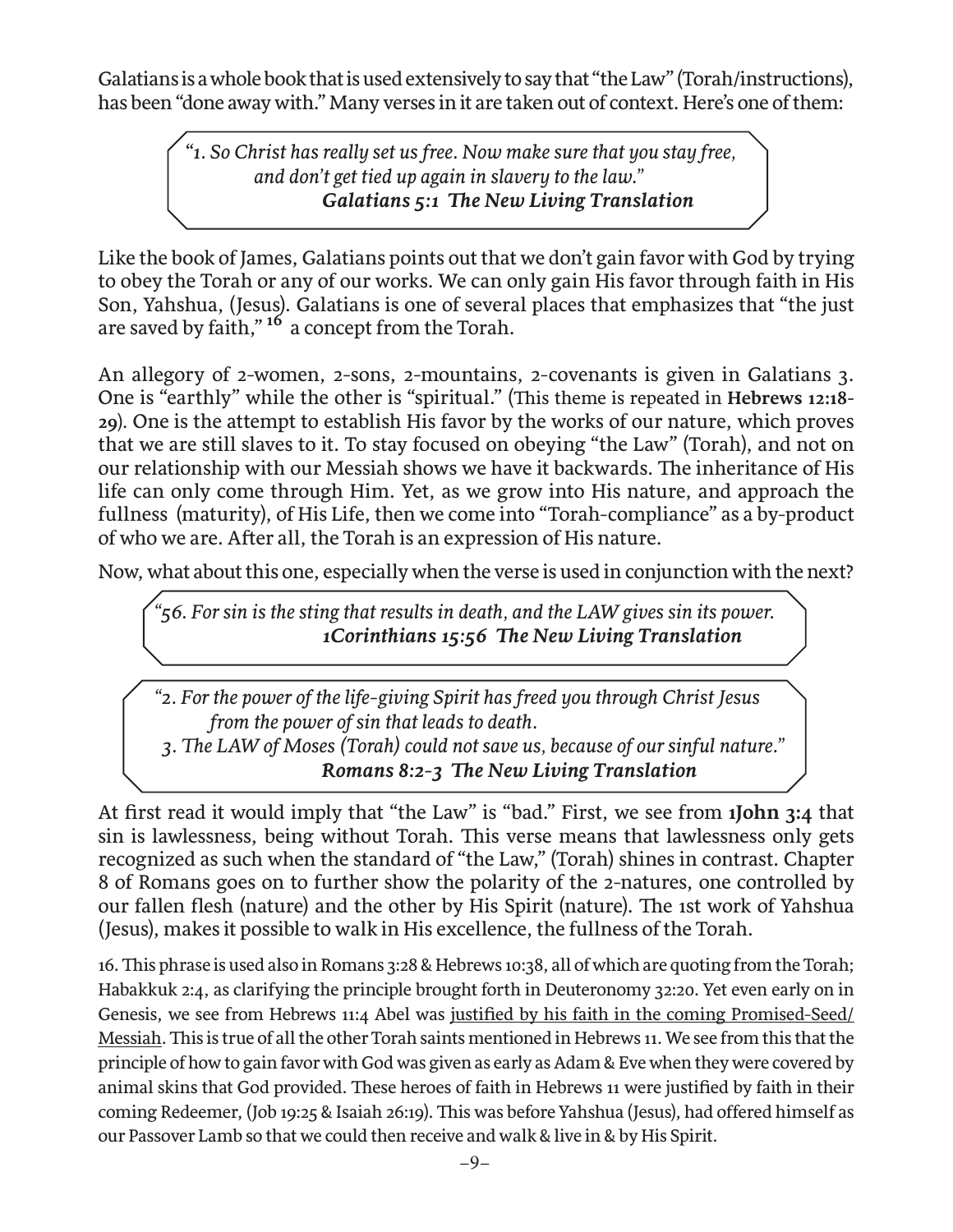This scripture is sometimes used to say we can ignore the Torah except for 4-points.<sup>17</sup> But what is missing is context and understanding of the Hebrew culture at the time.

*"28. For it seemed good to the Holy Spirit and to us* [the apostles & elders & the whole church in Jerusalem]  *to lay no greater burden on you than these requirements: 29. • You must abstain from eating food offered to idols, • from consuming blood • or eating the meat of strangled animals, • and from sexual immorality. If you do this, you will do well..." Acts 15:28 The New Living Translation*

If we back up a few verses, we see the 4-points first mentioned in verse 20. Then we grab some context from the verse that immediately follows verse 20.

*"21. For these LAWS of Moses (Torah) have been preached in Jewish synagogues in every city on every Sabbath for many generations." Acts 15:21 The New Living Translation*

All 4-points are summary of major Torah sections. When the new non-Jewish believers start going to a synagogue on Sabbath, they too will hear the entire Torah once every year. A portion**18** is read aloud every Sabbath. This pattern started as a Torah commandment from God to Moses. This continued, and is noted in Ezra & Nehemiah, when an annual schedule was determined.<sup>19</sup> James is the one talking in the above verses. What he's pointing out is that the Torah has been read & taught in every city on every Sabbath day for hundreds of years. In other words, these new Gentile believers who grew up without hearing the Torah can start to hear & obey it, so that they can grow in Word & Spirit in the love & knowledge of Yahshua, (Jesus). So, start them off with a few basics to let them know their lifestyles are about to become very different.

17. These 4-points are repeated in Acts 21:25.

18. "Portion" is "Parashah" in Hebrew. Plural is "Parashot."

19. The regular reading through of the Torah was first established by Moses in Deuteronomy 31:9-13 at first once every 7-years, during the 8-day Festival of Succoth, (Final Ingathering of Harvest). There was only one copy and travel was tough to get to it. Ezra & Nehemiah reinstituted the reading through of the Torah after their return from 70-years of captivity. They changed the schedule to once-a-year, and determined which portion (parashah) was to be read each Sabbath. After the Temple was destroyed, synagogues and Messianic gatherings continued globally to read the same sections of the Torah on each Sabbath. Today, both Messianic Jews and Hebrew Roots believers also keep with this pattern, whether at a common gathering place, or in home congregations. Jonathan Cahn mentions the Torah portions that were read on certain days, happen to coincide with significant world-changing events. Cahn's latest book at the time of this writing is "The Harbinger II, The Return."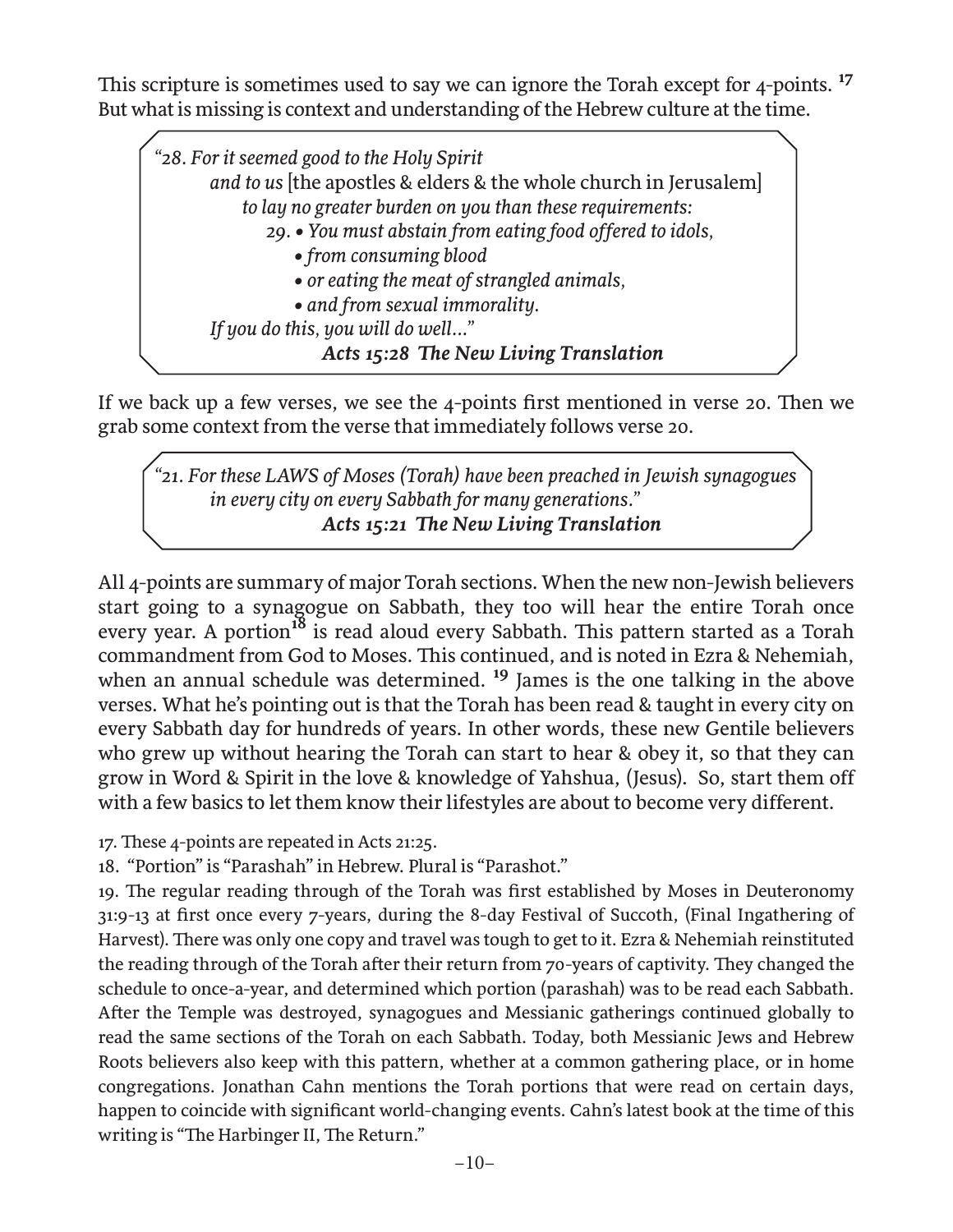These new Messianic believers who had no Hebrew roots will learn more about each of the 4-points, and more besides as they hear/read the Torah, (**Romans 10:17**). For example:

- *You must abstain from eating food offered to idols*
	- including all forms of idolatry such as

worship of images, worship of demons,

worship involving pagan rituals,

worship of God in a way other than how He specified

- *from consuming blood* ["unclean" and so very unhealthy, as is proven today] including the difference between clean and unclean food (**Leviticus 11**), and eating meat that was not slaughtered in a way to drain the blood,
- *or eating the meat of strangled animals,*

including road-kill, & animals that died full of carbon dioxide & adrenaline, *• and from sexual immorality,* 

including pre-marital sex, adultery, rape, incest, homosexuality, close family members, and bestiality, *(Leviticus 18*).

The Torah's lack of importance for today has been emphatically & consistently taught to us by the religious leaders of the church system. We'll see however that this focus on the lack of significance of the Torah has been taught erroneously, a mixture of truth & lies (typically viewed out of context), by those misinformed, or uninformed, willfully ignorant, and even traditionally as a centuries-old religious effort to separate believers from the Word. Have we not seen this effort to cut off the Torah in these familiar phrases?:

"The Old Testament is irrelevant," or "The Old Testament no longer applies";

"Just stick to reading the New Testament" or "Read the New Testament first";

"The Old Testament is bondage," or "The Old Testament is Law, now done away with";

"The New Testament has replaced the Old Testament,"

 "God's not like that anymore," or "Jesus brought us grace & truth to replace the Law." "We are not under the Torah, so we don't have to obey it."

Yet the bottom line is that the Torah did not go away. In fact, we are to be so familiar with it that it is written on our hearts & in our minds, (the heart of the New/Renewed Covenant that identifies His people). This is what Hebrews **8:10** tells us, as it quotes the Torah, (**Deuteronomy 6:4**, **Jeremiah 31:33**, and a passage in **Ezekiel**). We are judged by heart knowledge of the Torah, not head knowledge. When obeyed by His Spirit from within, the fruit of His life is seen. When He dwells in us, then His Life becomes evident.

 *"12. When people who have never been exposed to the laws of Moses commit sin, they will still perish for what they do. And those who are under the LAW of Moses and fail to obey are condemned by the LAW. 13. for it's not merely knowing the law that makes you right with God, but doing all that the LAW says that will cause God to pronounce you innocent....15. They know what is right and wrong, for their conscience validates the "law" in their heart. Their thoughts correct them in one instance and commend them in another. So this judgment will be revealed on the day when God, through Jesus the Messiah, judges the hidden secrets of people's hearts..."*

 *Romans 2:12-13 + v. 15 The Passion Translation*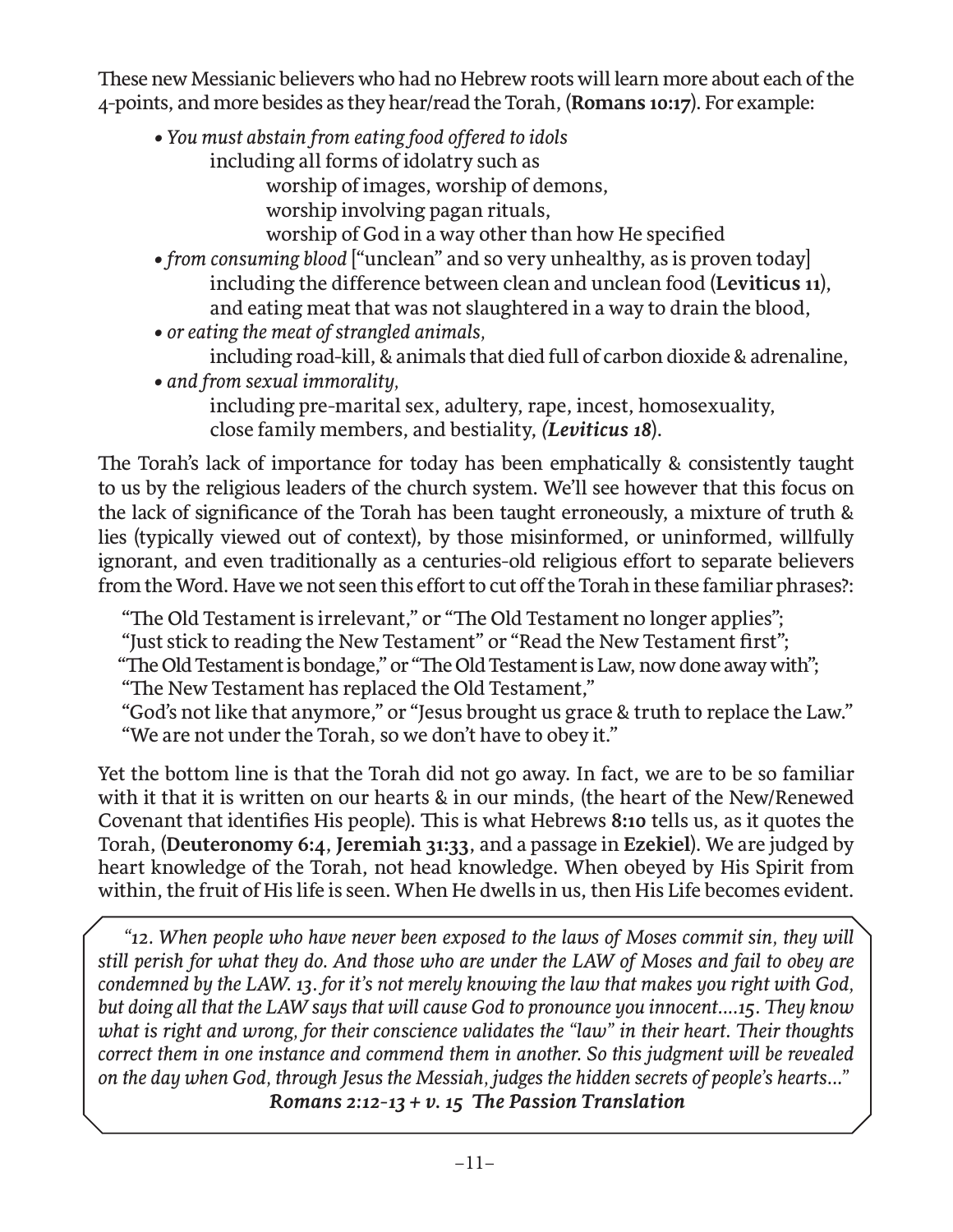#### **Part 5: What About....?**

So **what about** circumcision, (the hot-button issue in Paul's writings)?

 *"24...These men were not sent by us, but came with false teachings that have brought confusion and division, telling you to keep the LAW and be circumcised– things we never commanded them to teach." Acts 15:24 The Passion Translation*

What upsets Paul is that some with Jewish background were trying to get the emphasis on obedience to the Torah as a requirement of salvation. They missed the point of circumcision in the Torah, which puts the focus on circumcision must be of the heart to be in right Covenant relationship with God. **20** Parents circumcised their baby boys when they were 8-days old (according to the Torah), as a prophetic declaration that this boy was destined to walk as a Covenant man. The boy had a daily reminder that he was different, set-apart, and would ask why. Removing the extra flesh was symbolic of shedding of the old earthly, fallen-Adam beastly flesh nature, the uncircumcised, stony heart. Coming into Covenant as an adult did not require physical circumcision, but still requires circumcision of the heart.

**What about** the laws on the plague of leprosy found in the walls or timbers of a home in **Leviticus 14**? The Hebrew word for leprosy is Strong's 6883, whose root means "scourge." Houses don't get leprosy, so this context is likely referring to mold, also a "spreading disease." What the Torah says here is to either deal with the mold or deal with the house, but don't continue to live in an unhealthy environment, or you'll lose your health. We don't have to go to a priest for the answer, because we are the priest! If we can't find the solution, then we let His Spirit within us guide us to where we can learn how to deal with it. The same applies to filthy clothing. Wash it or burn it.

**What about** the laws of jealousy found in **Numbers 5**? Again, in the same pattern as above, we are to deal with it. To let jealousy bring division to a marriage is like still wearing a foul garment. All of our lives are to shine with His nature, with excellence as to Him. We are not to let darkness fester in our covenant relationships. As for drinking the dust of the floor, etc., this procedure by the Temple priest is replaced with us being the living stones priests of His dwelling place, guided by His Spirit to resolve the issue, first by gathering facts, then by how to deal with it in His nature.

20. Leviticus 26:41, Deuteronomy 10:16 & 30:6, Jeremiah 4:4, Ezekiel 44:7, which is what Romans 2:29 is saying; outward signs of obedience are meaningless if it's not obedience from the heart. Jeremiah 6:10 also talks of the need to circumcise the ears so that we can hear God. That doesn't mean cut off the ears! It means to hear & obey His Word (Torah) & Spirit.